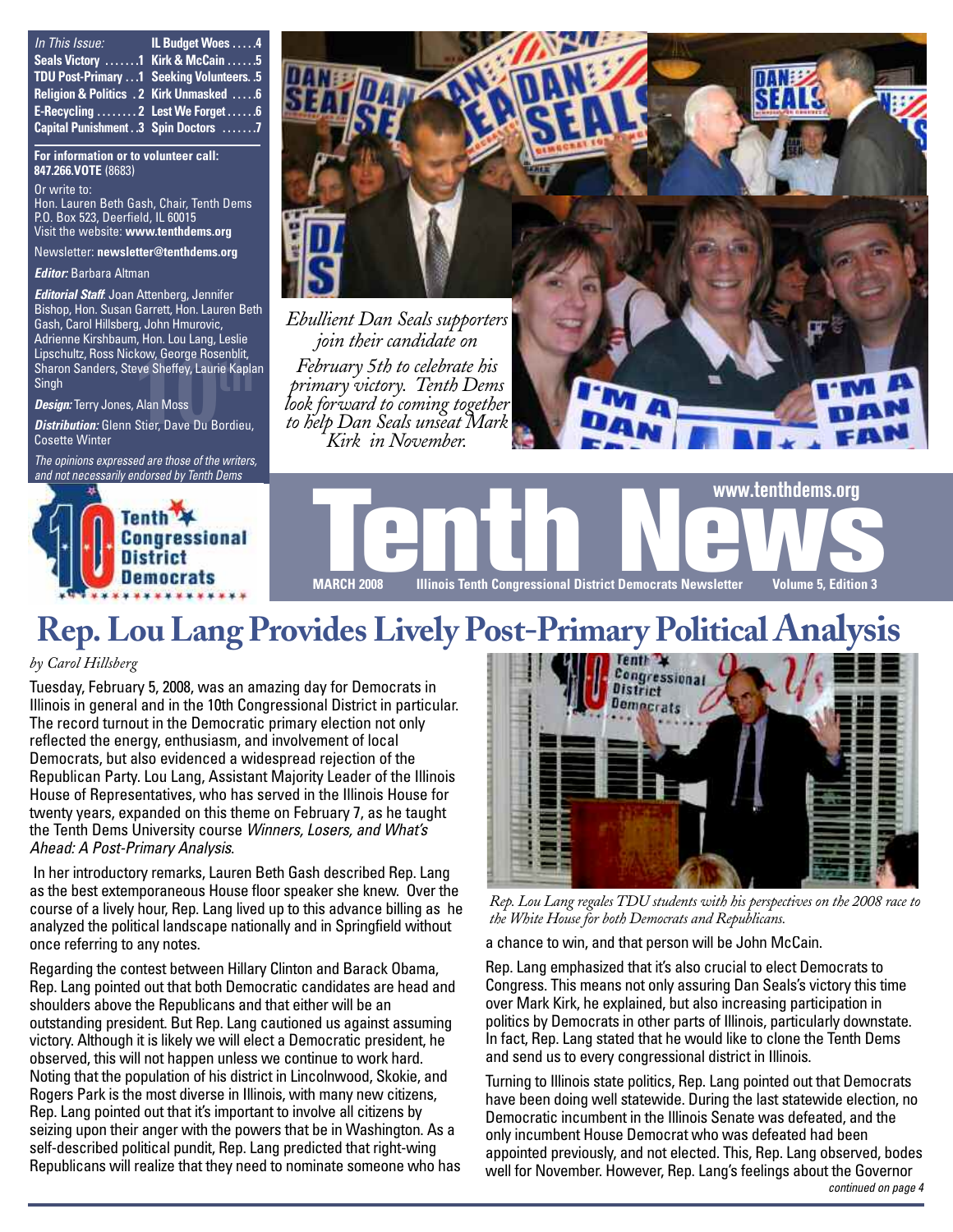## **Tenth Dems University Preview: Ron Miller to Discuss the Role of Religion in Politics**

#### *by John Hmurovic*

Even before the final votes were counted in the 2004 presidential race, political pundits were saying that George W. Bush won his second term in the White House because of support from the religious right. Now, these pundits are wondering if the religious right will stay home in a race between John McCain and Hillary/Barack.

Like it or not, religion has become an important part of the political landscape in America. Most of that impact, however, has come from the religious right. Despite the fact that, at most, 25 percent of Americans can be called evangelicals, that group of conservative Christians is most talked about in discussions about politics in religion. They are seen as the group that has kept Mike Huckabee's campaign alive, and they are the group that every Republican is wondering about as Republicans assess their party's chances of keeping the White House.

But not all evangelicals are Republicans, and there are signs that the Republicans should not take any evangelical voter for granted. In Missouri, more than one-third of white voters who identified themselves as evangelicals or born-again Christians chose a Democratic ballot in the recent primary. There are indications that the traditional Republican rhetoric against gay rights and abortion isn't enough to satisfy all evangelicals. A growing number of these deeply religious Christians don't limit their concerns to just those two issues. Many also believe strongly in the Biblical emphasis on helping the poor and respecting the things that God has given us, including the environment on planet Earth. Dealing with those issues is something the Democratic Party has traditionally tackled and the Republican Party has traditionally fought.

With these changes in the air, what role will religion play in the 2008 election? That's a topic that Ron Miller will address at a Tenth Dems University class on Tuesday, March 4<sup>th</sup>.

Ron Miller is well-qualified to address the topic of religion in politics. He is the chair of the Religion Department at Lake Forest College. He



is the co-founder and co-director of Common Ground, which seeks interfaith dialogue as well as a better understanding of the world's cultural, religious and spiritual traditions. He is also a widelyrespected author and lecturer on religion.

Among other things, he is expected to talk about the role of the religious right in the 2008 election. Will they come out in huge numbers to back John McCain? Will many of them shift to the Democratic side this year? How many of them, not thrilled with either option, will simply not vote in 2008? Meanwhile, are citizens with more liberal religious views sufficiently organized to act as an effective counterbalance to the religious right in 2008? What are the issues that will, and should, motivate those whose lives are deeply influenced by religion? In short, Prof. Miller will talk about what role religion will play in the 2008 presidential election.

Organized by the Tenth Congressional District Democrats, Tenth Dems U classes are open to all, at no cost. This one begins at 7 p.m. on March 4<sup>th</sup>, and will be held at the Northbrook Public Library, 1201 Cedar Lane, Northbrook. To find out more, and to register in advance, go to www.TenthDemsU.org.

# **Introducing Legislation to Recycle E-Waste**

#### *by State Sen. Susan Garrett*

Electronic products are the fastest growing portion of the solid waste stream. In 2005, 2.6 million tons of electronic products became obsolete, yet only 13 percent of those products were recycled.

My new legislation, SB1583, requires the Illinois Environmental Protection Agency (IEPA) to manage the state collection, transportation, and recycling system for household electronic devices such as computers, printers, televisions, and cell phones. The bill makes manufacturers responsible for recycling and covering the costs of their products.

The IEPA will collect registration fees from electronics manufacturers, which will be deposited into an Electronics Recycling Fund. This fund will support the administration of the electronics recycling program. In addition, the legislation will act to effectively ban all electronic products in landfills over a period of time, while gradually increasing the statewide recycling or reuse goals for all covered electronic devices.

This program is win-win. Consumers will be able to safely recycle their electronics at no cost to them, and the State of Illinois will ensure that these items are recycled here and not shipped to third world countries.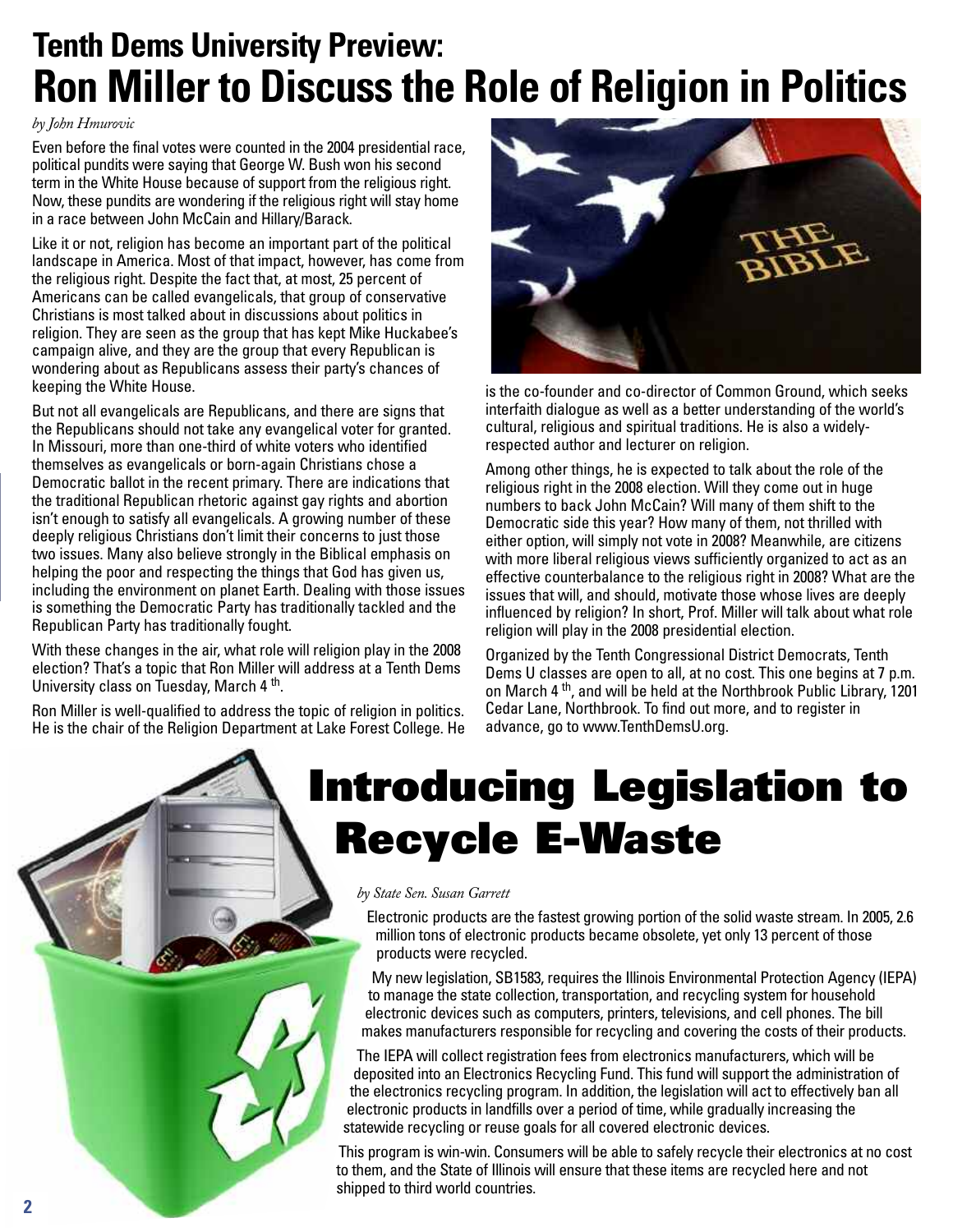# **The Cost of Capital Punishment in Illinois** *by Jennifer Bishop*

Illinois has long been at the center of the national debate on the death penalty, and as a result there is an unusually high degree of consciousness about the death penalty as a political issue. Most people in Illinois know that the problem with legal error and wrongful convictions in the capital punishment system is serious. For the most part, Illinoisans know that the death penalty is applied to a disproportionate degree to the poor and disenfranchised, and even the mentally ill. And even if they are not persuaded by the moral, religious, and human rights proscriptions against killing, there are many who know that there may not be any way that human beings can create a legal system that can execute other human beings with "fairness and accuracy."

Illinois became prominent nationally on the issue of capital punishment when a series of events collided around the year 2000. When the Illinois list of death row exonerees – i.e.,

innocent people, wrongly convicted, many of whom spent a decade or more of their lives on death row – actually surpassed the number executed since 1976, the year the Supreme Court reinstituted the death penalty, a pro-death penalty Republican governor became deeply troubled. He had come within 48 hours of executing an innocent man – Anthony Porter. He declared a moratorium on all executions, the first in the nation, while an independent blue-ribbon commission studied the system.

Simultaneously, the *Chicago Tribune* began Pulitzer Prize-winning investigations into the legal details of the many cases gone awry. The public began to hear about the staggering costs of lawsuits by the wrongfully convicted and the lengthy process required for any execution. And during that time, significant for me personally, new voices entered the debate – those of murder victims' family members who opposed the death penalty. Mine was one of those families. My sister, Nancy Bishop Langert, along with her husband Richard and their unborn child, was murdered in Winnetka in 1990. The killer, 16 at the time of the brutal crime, is serving three life without parole sentences in the Illinois Department of Corrections. My interest in this issue began when some Illinois politicians were inspired by their case to call for execution of juvenile offenders, a move I opposed, inspired by Nancy's last words of love. While most of the families of the victims of the 167 inmates on Illinois' death row in 2000 supported their executions in the hope of some sort of justice and closure, some of us spoke out, realizing that the death penalty only gave us endless years of appeals that focused attention and resources exclusively on the offender, almost forgetting the victims. Executions only would create more grieving families and turn us into killers, too. Ultimately closure is a myth in any case. To us, life without parole was the far preferable sentence.

The majority of the governor's commission was pro-death penalty at the start of the study. After hearing all the problems, however, they began to talk of abolition as the only real fix. But since they were charged with making reform recommendations, they did so. The governor repeatedly asked the legislature to enact these recommendations, but the legislature chose not to, caught in a troubled relationship with a governor under legal scrutiny himself.

After repeated attempts to enact reforms, and with his term coming to



an end, Governor George Ryan made history by commuting every inmate on death row to life without parole because it was clear by that time that the system was so unreliable that it would be almost impossible to determine which sentences were appropriate and which were not. I was there in the room at Northwestern Law School the day George Ryan made that historic announcement. Critics said Governor Ryan made the commutations to benefit himself politically. That is simply not true; if anything, the principled stand he took lost him what little support from his own party he had remaining. He commuted those sentences because it was the right thing to do.

Governor Rod Blagojevich has chosen to continue the moratorium, but it is really a moot point because no one now immediately faces execution. So, while the death penalty remains the law in the state, and prosecutors have continued to pursue it (there are now 13 new death row inmates in Illinois), the question of

what to do about it has been put on a back burner. But even in the last five years much has happened of importance on this life and death issue.

The legislature, under the leadership of then Democratic State Senators Barack Obama and John Cullerton, acted to implement some of the recommended reforms – mandatory videotaping of confessions, new and fairer line-up procedures, etc. The General Assembly created a Death Penalty Reform Study Commission to monitor those reforms. Just this month I was appointed by Governor Blagojevich to fill a vacancy on this commission. Led by former federal prosecutor and well-respected attorney Tom Sullivan, the commission struggles to continue its work under state budget cuts.

In recent years, many death penalty trials have not ended up as prosecutors had hoped, with juries giving life without parole. This includes some of the most infamous and heinous crimes in recent state history, such as the Brown's Chicken murders of seven people in Palatine. Retiring Cook County States Attorney Richard Devine tried the case personally and aggressively sought the death penalty. But with so many questions still in the public's mind, and with four of the seven victims' families in that case opposing the death penalty, even that jury was unwilling to give the sentence of death to a mass murderer who had eluded police for over a decade and a half.

The Chicago Tribune and many other leading religious, social, political, and academic voices in the state have been stating unequivocally in recent years that abolition of the death penalty is by far the best option. The Supreme Court in the last two years has abolished the death penalty for those under the age of 18 at the time of their offense, and for the mentally ill. Many in Illinois watched carefully just last month as New Jersey became the first state in the modern era to legislatively abolish the death penalty. This enormous step was made possible by victims' voices opposing the death penalty and prosecutors supporting life without parole as an alternative.

What would have previously been unthinkable is now common politically. Three of the six candidates vying in the recent Democratic primary for Cook County State's Attorney were openly anti-death penalty – Brewer, Brookins, and Suffredin. The winner, career prosecutor Anita Alvarez, has just called for a statewide referendum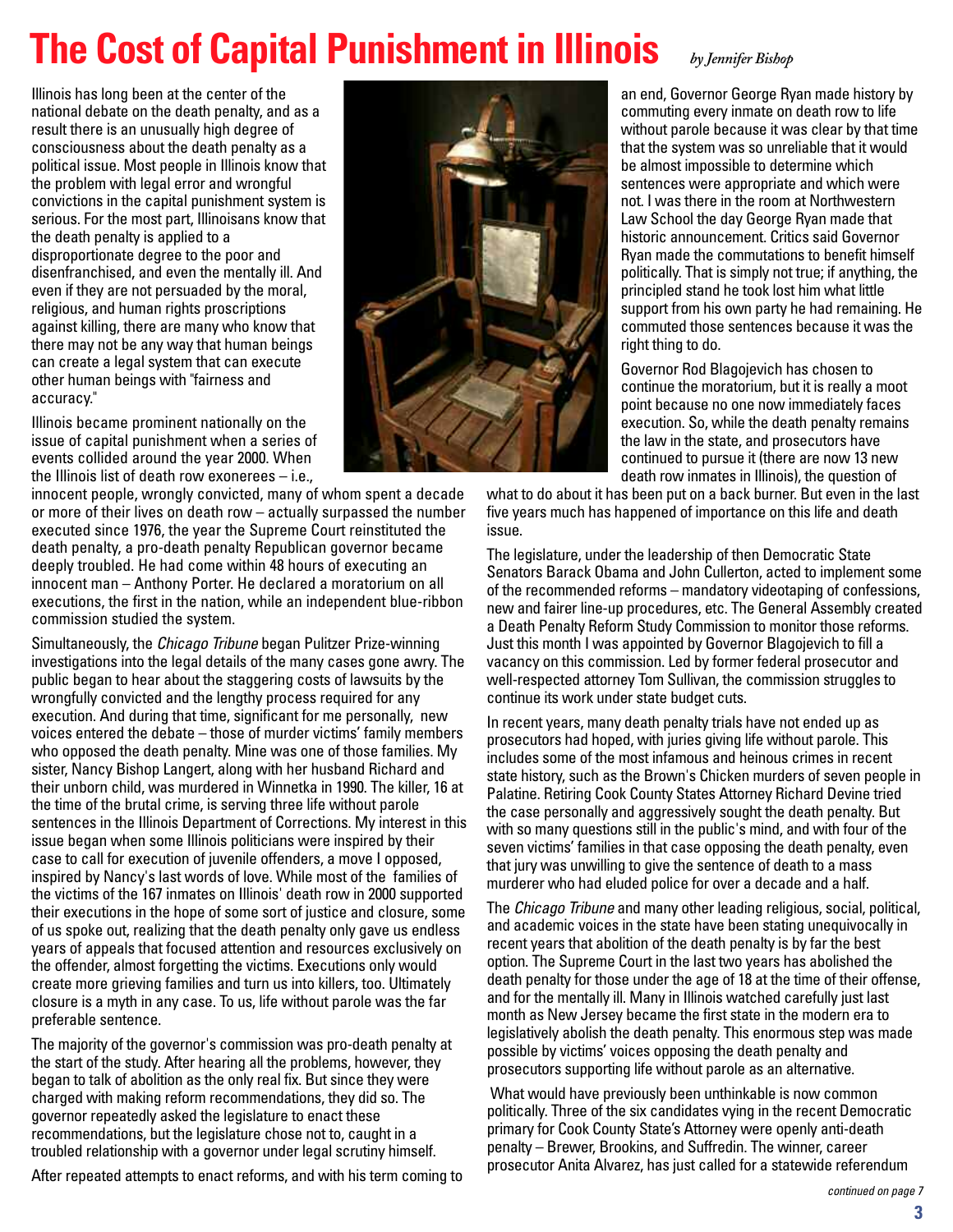## **Illinois Budget Woes Grow: Governor, General Assembly Face Huge Challenges, Financial and Political, to Overcome**

#### *by State Rep.Lou Lang*

The Illinois state budget is deteriorating while Governor Rod Blagojevich's frayed relationship with the Illinois General Assembly shows no signs of improving, as both the administration and legislature attempt to hammer out next year's budget on the unhealed wounds of last year's fight.

The state is already struggling to pay its bills for the current budget. There is a backlog of nearly \$1 billion unpaid bills. Most vendors need to wait 30 days or more to get paid, and some wait 60 days.

#### And next year looks worse.

Last month, the Commission on Government Forecasting and Accountability, the General Assembly's financial forecasting arm, reported that state government tax revenue may fall \$600 million this budget year, blowing a huge hole in the current budget – before the state legislature must address a \$2 to \$3 billion shortfall in next year's budget.

The legislative commission said the current state budget counted on revenue growing by \$1.6 billion this budget year, mostly the result of natural economic growth. But the deflating economy is undermining that expected revenue growth, according to the new commission report. The commission will make an official projection on March 5<sup>th</sup>, but said it appears the state will be "struggling even to reach \$1 billion" in new money this fiscal year, which ends June 30<sup>th</sup>.

Money from the personal income tax, which had been one of the few bright spots in the state's economic picture this year, has slowed. Both the state sales tax and the corporate income tax have fallen short, too.

In addition to tax income, investment income is suffering significantly, too. Illinois Treasurer Alexi Giannoulias estimates the state likely will earn \$38 million to \$50 million less on its investment portfolio this year than last year and that earnings will drop even further next year. In the last budget year, Illinois generated \$426 million in investment income. Next year, the state will earn as little as \$243 million.

The dropping state revenue is reflected in the state's ability to pay its bills. The Illinois Comptroller's Office, which is responsible for paying the bills, not only reports a current backlog of \$1 billion of upaid bills, it also estimates the situation will only worsen.

### **Post-Primary Analysis** *continued from page <sup>1</sup>*

of Illinois were less sanguine. In his opinion, Rod Blagojevich has not shown that he understands what it means to be a governor. In Rep. Lang's view, a governor's job is not to steal headlines from the legislature in Springfield; his job is not to promote petty jealousies and power grabs; and his job is not to disregard what the legislature passes and change it according to his whim. As an example, Rep. Lang criticized the governor's eleventh hour insertion into the transit bill of a provision for free rides for seniors. Rep. Lang said that he has many seniors in his district and that many of them expressed anger about the free rides. His constituents' feedback on the transit bill led Rep. Lang to conclude that no one — rich or poor — wants to be used as a political pawn. Rep. Lang said that he waited 30 years to elect a Democratic governor in Illinois and that all he wants is for this individual to be a good governor, not an embarrassment. He said that he supported Rod Blagojevich in 2006 and still believes that he could be that good governor. He feels that the Democratic majority in Springfield can move forward together, that there is consensus and common purpose among them. He said that we just need someone who can knit all the concerns together.

One short-term solution is to borrow money to pay back bills. House Minority Leader Tom Cross, R-Oswego, has urged the state to obtain a short-term loan, and I support the idea, too.

Although a short-term loan doesn't solve the larger budget problem, which is that the state allocates insufficient money to pay all of its healthcare costs, it would get money in the hands of vendors, like local pharmacists, hospitals, and doctors, who have already provided goods and services to the state.



Governor Blagojevich's office says it will consider the short-term loan idea. However, the governor wants the legislature to approve a supplemental budget bill that will capture federal Medicaid dollars to help pay the state's growing medical expenses.

Part of the reason for the state's increasing medical costs is the governor's unilateral and unauthorized expansion of healthcare services without money appropriated by the General Assembly to pay for the extra services, services which could add an additional \$450 million to \$1 billion in costs annually to the state budget.

The flagging economy is weakening the state budget, and the governor's reckless management of state finances is undermining it further. The General Assembly confronts enormous and painful challenges to patch the looming budget holes this year and next. To overcome those challenges, the legislature needs the governor to work seriously in Springfield as a responsible partner to balance, not unbalance, the budget.

In response to questions on a wide range of other topics, Rep. Lang stated that he opposed recall of elected officials as it can lead to a dangerous tyranny of the majority. He also opposed an Illinois Constitutional Convention because he feared its becoming a platform for one-issue interest groups. Nor is he in favor of term limits for legislators, because a lawmaker would be gone just as he or she gained expertise in the complicated issues facing Illinois. In Rep. Lang's view, a legislature has an institutional memory, and experienced people are essential to drawing upon this resource. On this point, Rep. Karen May, who attended Rep. Lang's course, noted that inexperienced legislators are more susceptible to lobbyists.

Returning to the national scene, Rep. Lang sought to dissipate some of the mystery around superdelegates to the Democratic National Convention. He explained that certain elected officials automatically became superdelegates and that Michael Madigan, as chairman of the Illinois Democratic Party, appoints the rest of Illinois' superdelegates. In Rep. Lang's opinion, it is conceivable that, as in 1960, Democrats will arrive at the National Convention with no clear winner of the presidential nomination. Rep. Lang concluded that if this lack of inevitability energizes, enlightens, and educates, it could be a good thing for all of us.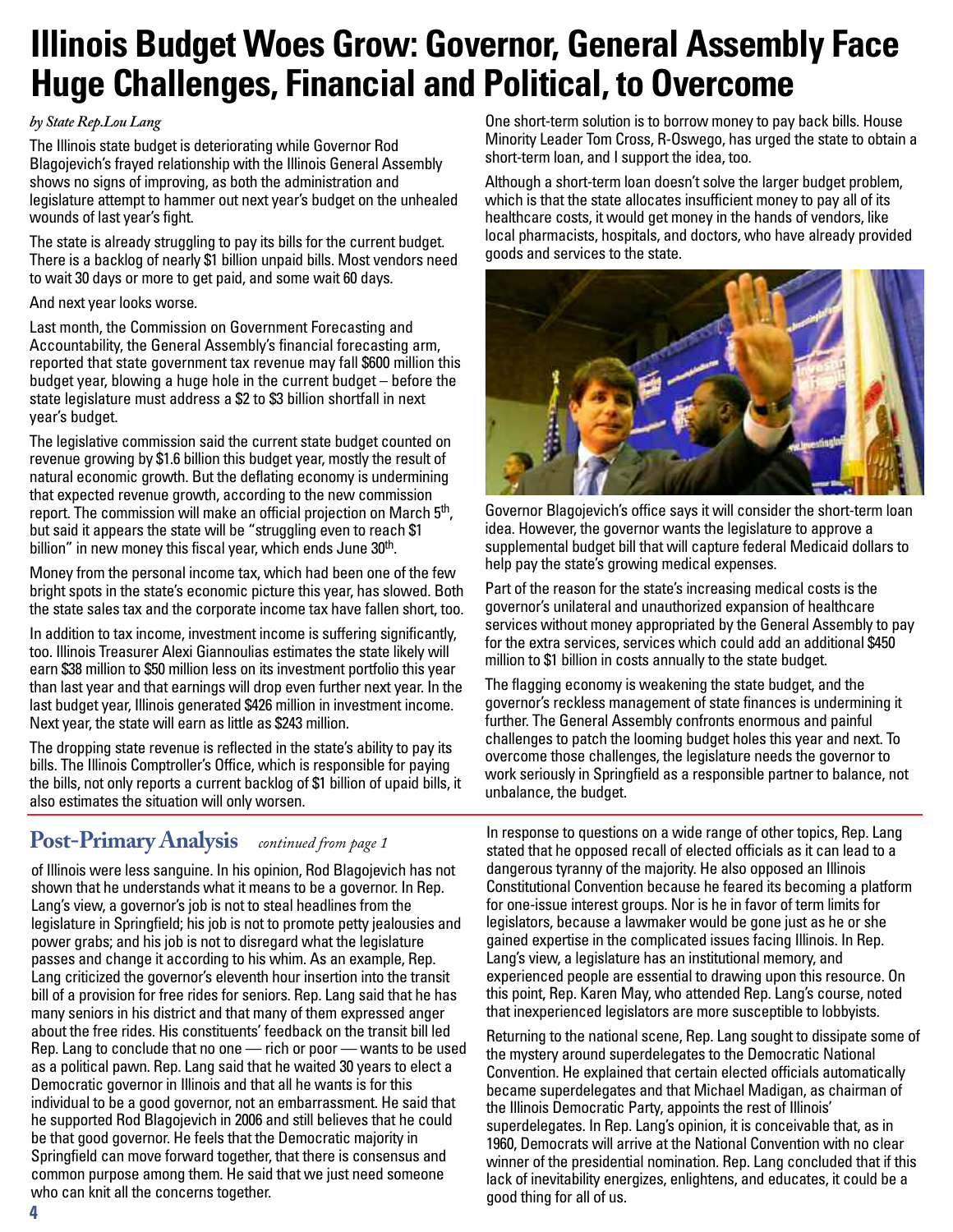# **McCain and Kirk: Not Moderates**

#### *by Steve Sheffey*

Finley Peter Dunne's Mr. Dooley observed at the turn of the last century that "a man expicts to be illicted Prisidint iv th' United States, Hinnissy, f'r th' fine qualities that th' r-rest iv us use on'y to keep out iv th' pinitinchry." Yes, John McCain and Mark Kirk are pro-Israel. But that is the minimum we should expect from our elected officials; it is hardly sufficient, especially when their opponents are also pro-Israel.

John McCain is not a moderate unless the term "moderate" now

I don't know if Kirk agrees with McCain's views on the role of Christianity, but I do know that in 2006, after a federal judge ruled that the cross could not stand in the municipal park because it violated a state constitutional prohibition on the governmental endorsement of any one religion, Kirk voted in favor of the federal government acquiring a 29-foot tall cross on Mt. Soledad, near San Diego. In December 2007, Kirk voted in favor of a House resolution acknowledging and supporting the "role played by Christianity in the founding of the United States." Kirk also voted for the Terry Schiavo

includes someone who believes that "Roe v. Wade is a flawed decision that must be overturned."

John McCain is not a moderate unless the term "moderate" now includes someone who believes that "gun control is a proven failure in fighting crime," who "opposes holding gun manufacturers liable for crimes committed by third parties using a firearm," who "opposes restrictions on so-called 'assault



rifles,'" and who believes "that banning ammunition is just another way to undermine Second Amendment rights."

These are not statements allegedly made by McCain's supporters that I heard fourth hand; nor are they taken out of context. They are there for all to see on McCain's own website. He's proud of these positions. They play well among Republicans. No surprise there, but what is surprising is that so many people think McCain is a "moderate."

John McCain is not a moderate unless the term "moderate" now includes someone who says that a candidate's Christian faith is "an important characteristic" for a president, that he would prefer a Christian president, and that the "Constitution established the United States of America as a Christian nation." You might expect such nonsense from Mike Huckabee, but these, too, are John McCain's own words.

To his credit, unlike Mike Huckabee, John McCain does seem to accept the fact of evolution, and unlike Mitt Romney, McCain does seem to say what he means. Maybe by GOP standards McCain is a moderate. But our country has swung dangerously to the right if McCain's views on reproductive freedom, gun control, and the role of religion in America can be considered mainstream.

Mark Kirk, another self-described Republican "moderate," endorsed John McCain early in McCain's candidacy. It's not clear if Kirk shares all of McCain's views on gun control, but when Kirk allowed the ban on assault weapons to lapse, his rationale for refusing to stand up to the gun lobby was "the NRA is more powerful than al-Qaeda." That's not my idea of independent, thoughtful leadership. Kirk has voted both ways on tort immunity for gun dealers and manufacturers, so it's not clear whether Kirk supports McCain on that issue.

Act, which required the forcible insertion of a feeding tube into a woman who had been in a vegetative state for 15 years, against the wishes of her husband.

Oddly enough, the same people who expressed concerns about the views of some of Barack Obama's supporters have not called upon Kirk to denounce McCain's views on the role of religion in government; nor have they called upon John McCain to quit the Episcopalian church because of its documented anti-Israel bias. They are right not to question

McCain's own religion but wrong not to question McCain's views on the role of religion in government.

It is likely that Kirk disagrees with McCain on reproductive choice, which illustrates another myth of Republican moderation. Yes, there are some Republicans, like Mark Kirk, who may hold "moderate" (read "Democratic") views on some issues. But they have no qualms about supporting people like John McCain, or former Speaker of the House Dennis Hastert, who have used and would use their positions of power to thwart the very agenda Kirk claims to support.

The week after Kirk was reelected in 2006, he voted to elect Rep. Darrell Issa (R-CA) to the post of Republican Policy Committee Chairman. Issa had previously referred to Israel as an "apartheid state" and called for the U.N. to redraw Israel's borders. Does Kirk agree with Issa on Israel? Doubtful. But he voted for him anyway (fortunately, Kirk's fellow Republicans rejected Issa by a 2-1 margin), and that vote is consistent with Kirk's efforts to put in positions of power other Republicans whose agenda is not ours.

Kirk may claim to have moderate positions, but he supports candidates  $-$  and a political party  $-$  whose agenda belies those positions. The single most important vote a Congressman casts is for Speaker of the House, and Kirk certainly will vote Republican (which most likely means Rep. John Boehner (R-OH)). That's not good if you care about reproductive choice, gun control, or separation of church and state. Our Republican friends are entitled to their own opinions, but not to their own facts, and the fact is that while the parties and the candidates might not differ on Israel, there are real differences on other issues that should concern all of us. Support for Israel is the minimum we should expect from our candidates — it does not excuse being wrong on so many other issues.

#### **Tenth Dems Seeks Volunteers to Come to the Aid of Their Party** *by Adrienne Kirshbaum*

As the winter weather warms, so will the political climate: Dick Durbin is up for reelection. Dan Seals is out to defeat Mark Kirk. And there's that little matter of a presidential race. Be part of all the excitement! Volunteer for Tenth Dems.

All skills are welcome. We especially need computer and Internet technology gurus to help administer our website, edit and develop

content, and design graphics. We also need help with networking and installing computers and other peripherals. Even if your computer skills end with Google, you can help us find articles and letters about our candidates and their opponents in online and print media. Or, if you're tired of talk, try writing for the Tenth News. Email volunteers@tenthdems.org, or call us at 847-266-VOTE (8683), and we'll get you started.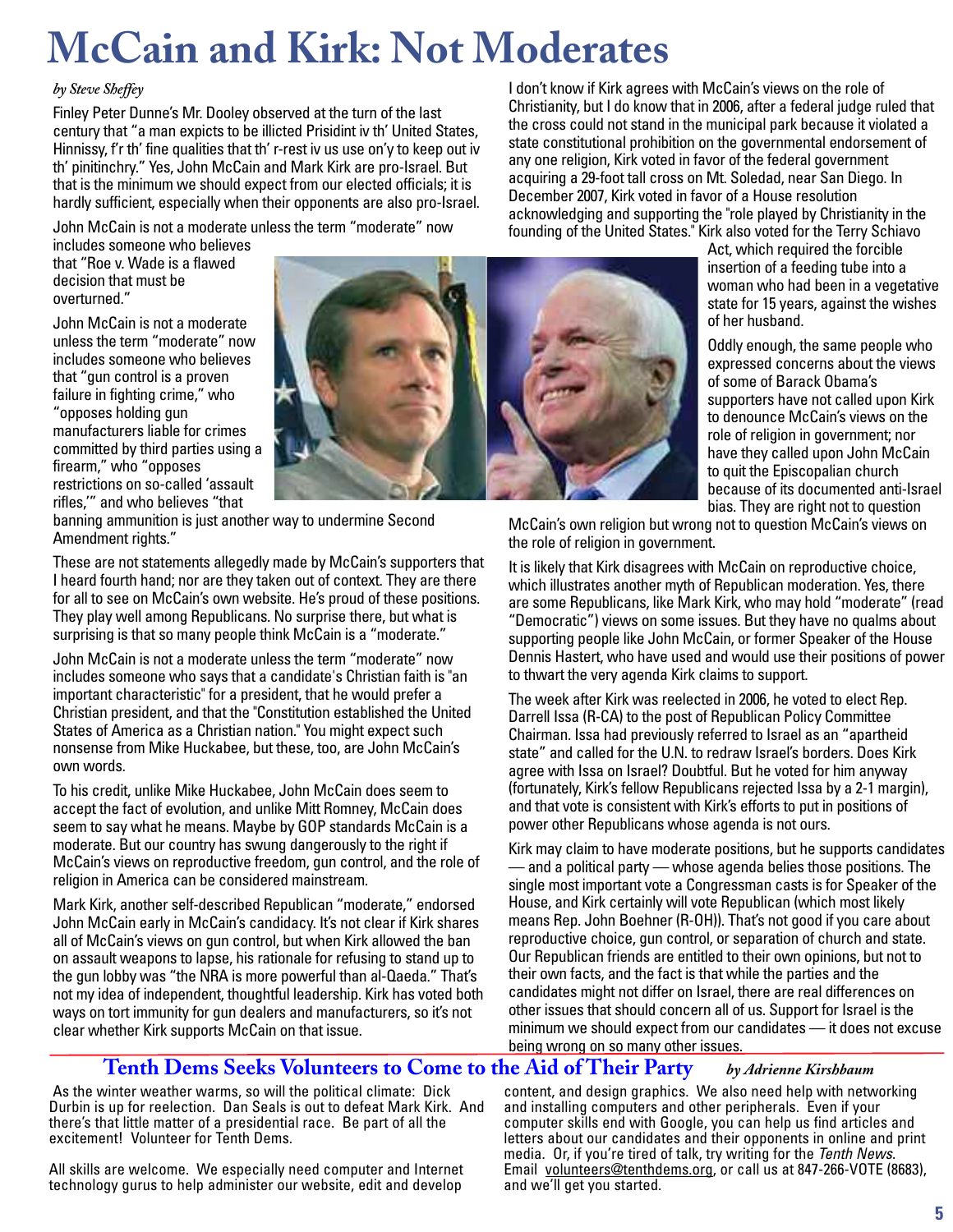## **Kirk Unmasked: Kirk Opposes Constitutional Checks and Balances**

#### *This is the tenth in an ongoing series.*

On February 14th the House of Representatives sent a valentine to the people of the United States by authorizing contempt citations against presidential chief of staff Joshua B. Bolten and former White House counsel Harriet E. Miers for refusing to provide critical documents and testimony called for by subpoenas the House Judiciary Committee issued last year. Along with most other Republicans, Mark Kirk opposed this long-overdue resolution.

The Judiciary Committee issued the subpoenas last year as part of the congressional investigation into the role of the White House in the 2006 mass firings of federal prosecutors. Citing executive privilege, Ms. Miers and Mr. Bolten have refused to honor the subpoenas. Ms. Miers also refused to appear before the House Judiciary Committee at all, prompting the committee to authorize contempt citations back in July. Negotiations between congressional leaders and the White House to obtain the requested documents and testimony have gone nowhere.

"[D]espite duly issued subpoenas, the White House has determined that it has the unilateral authority to prevent Mr. Bolten from providing us with a single piece of paper and to prevent Ms. Miers from even showing up at a Committee hearing," said Rep. John Conyers, chair of the House Judiciary Committee.

The Valentine's Day House resolution asked the Justice Department to enforce the subpoenas and authorized House lawyers to initiate or intervene in judicial proceedings in federal court if the Justice Department does not act.

Those who supported the House measure to hold Mr. Bolten and Ms. Miers in contempt of Congress understood its significance: "If the executive branch can disregard congressional subpoenas in this way, we no longer have a system of checks and balances," said Rep.

Conyers. "That is the cornerstone of our democracy, and it is our bipartisan responsibility to protect it," he added.

Mark Kirk did not support this resolution.

The incumbent 10th District Congressman chose to protect the White House and its assault on democracy rather than our Constitution's system of checks and balances. The House approved the resolution 223 to 32, with Rep. Kirk voting "no" and most of his fellow Republicans not voting at all. Led by Republican Minority Leader John Boehner, more than 100 of them walked out of the House chamber before the roll call. In a photo that appeared on the front page of the February 15th New York Times. Kirk can be seen on the steps of the Capitol, shoulder to shoulder with his fellow Republicans.

Explaining why the contempt resolution was necessary, The New York Times editorial board wrote, "The stakes are high. There are people in jail today, including a former governor of Alabama, who have raised credible charges that they were put there for political reasons." The editorial concluded, "If Congress fails to enforce its own subpoenas, it would effectively be ceding its subpoena power. It would also be giving its tacit consent to the dangerous idea of an imperial president — above the law and beyond the reach of checks and balances. The founders did not want that when they wrote the Constitution, and the voters who elected this Congress do not want it today."

By voting against enforcing Congress' subpoenas, Mark Kirk voted to undermine our system of checks and balances, following the bidding of an imperial president who holds his administration above the law. We in the Illinois10th District expect and deserve better. This is why we must work to replace Mark Kirk with Dan Seals, a Democrat we can count on to protect the foundations of our democracy.

# **Lest We Forget: Bush' s "Signing Statements "**

#### *This is the first in an ongoing series about the abuses of the Bush administration.*

#### *by George Rosenblit*

The U.S. Constitution is the bedrock foundation of our great democracy. It ensures the separation of powers among our three branches of government, the executive branch, the legislative branch, and the judicial branch. This is a system of checks and balances to protect our democracy by restraining any one branch of our government from usurping powers of another branch, thereby preventing the abuse of power. Our founding fathers did not want our nation to drift toward tyranny.

Each president recites the following oath at an inauguration ceremony, in accordance with Article II, Section I of the U.S. Constitution: "I do solemnly swear (or affirm) that I will faithfully execute the office of President of the United States, and will to the best of my ability, preserve, protect, and defend the Constitution of the United States."

Has President Bush fulfilled his duties in accordance with this oath? Let's examine the defined relationship between the president and the Congress with regard to the passage of a bill.

Congress has the sole authority to make the laws of the land. Bush's duty is to approve the legislation by signing it, or to veto it by returning it unsigned to the house of Congress in which it originated within ten

days (excluding Sundays). As president, Bush is constitutionally required to state objections to the legislation in writing, and the Congress is constitutionally required to consider the objections and reconsider the legislation. If the Congress overrides the veto by a twothirds majority in each house, the bill becomes law without the president's signature.

The Supreme Court affirmed in 1998 that Congress could not delegate to the president a "line item veto" that would enable him to delete portions of a bill before signing it. Yet, Bush has added over 800 "signing statements" to bills since he has taken office in which he arbitrarily says that he can disagree with (i.e., ignore) any part of the law he has just signed. He has thereby stated that he reserves the right to disobey a law passed by Congress. That is in violation of the Constitution and against the law of the land based on our political doctrine of the separation of powers and the 998 Supreme Court ruling.

As recently as January 30, 2008, an online article at washingtonpost.com stated that Bush's signing statement to the 2009 Defense Appropriations Bill rejected, among others, the following conditions in the bill: (1) No funds are to be used to establish any military installation or base for the purpose of permanently stationing U.S. Armed Forces in Iraq; and (2) No funds are to be used to exercise control of the oil resources of Iraq. President Bush said that the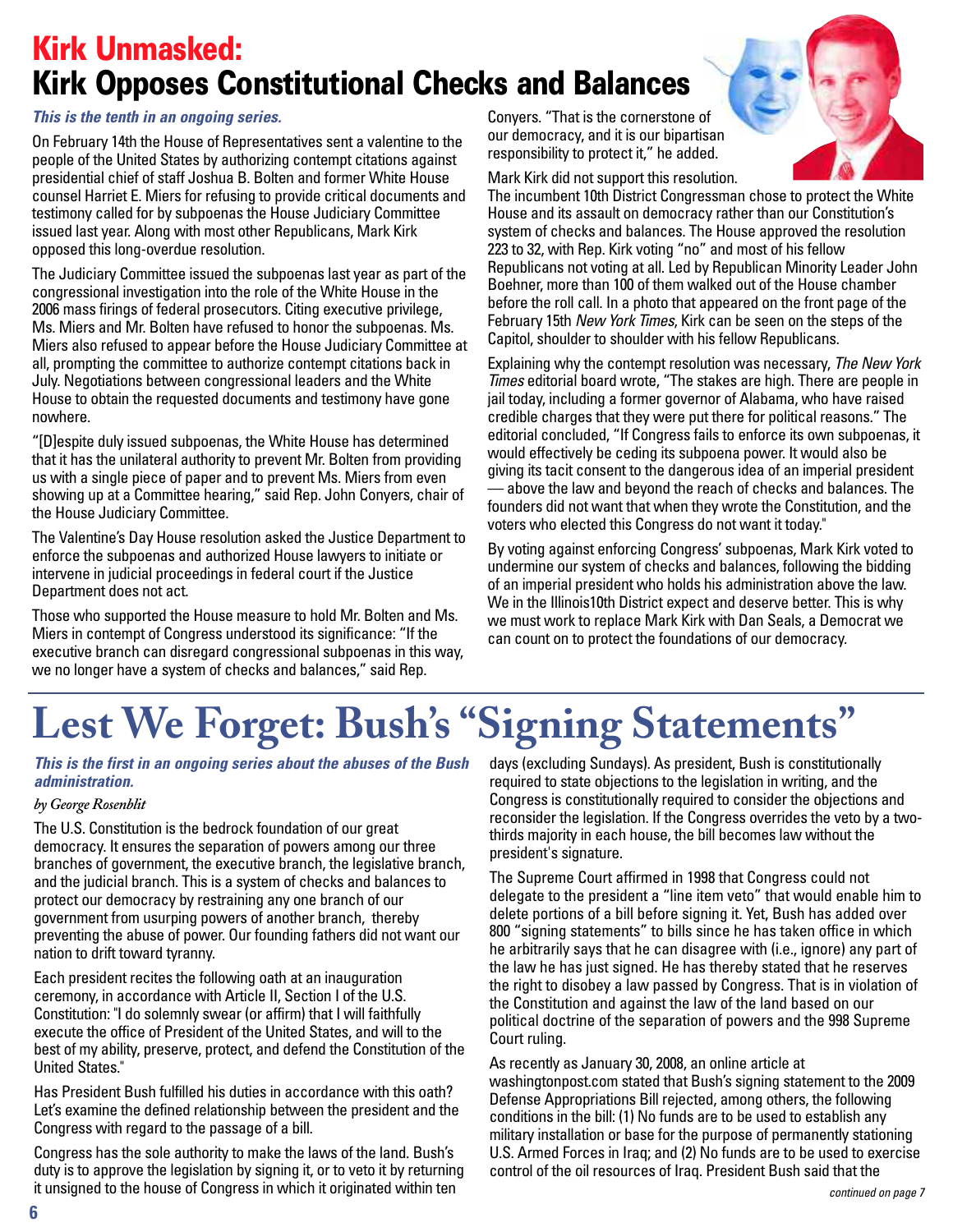# *Don 't Let the Spin DoctorsChoose Our Next President*

#### *by Sharon Sanders*

We are now heading into what could be the most critical election of our lives. When elected in November, our candidates must reverse seven years of devastation to the very fragile fabric of this great democracy. More than ever, the progressive grassroots movements are the key to assuring that our elected officials do what we, collectively, want them to do.

As a self-appointed "student" of the right-wing movement (conspiracy) in this country for more years than I care to admit, I am unequivocally sure that Frank Luntz, the Republican spin doctor, Karl Rove, Karen Hughes, and others of their ilk, will scour every facet of the candidates' lives as they try to muddy them up. Tidbits, true or not, will be placed in the "media" and magnified many times until each and every piece of dirt is embedded in our psyches. The American public will be trapped into not knowing truth from fiction, the important facts from the slime. We need to strongly put out the message to our voters that we, as Democrats, can be trusted to make our own decisions based on facts, that we can separate the Bill O'Reillys and Rush Limbaughs of this world from the real news sources like McClatchey or Reuters, or (at times)The Washington Post and The New York Times, and the endless number of on-line sites that are determined to give us the truth behind the right-wing lie machine.

As we get closer to the November election, Congress and the administration are in a panic. They're putting a bandage on the economy by buying our votes just in time for the next election. The Fed has lowered interest rates to a level not seen in my lifetime, but the markets have essentially snubbed their nose at these cuts. The Central Bank's interest-rate cuts may be a quick fix for 2008, but they'll create a massive inflationary push in 2009, leading us right back into another boom-bust cycle. The only ones benefiting from these moves are the financial institutions that caused the problems in the first place. Meanwhile, CNBC and many other stations keep insisting everything is just fine and it's those "liberals" with their negative "self-fulfilling prophecy" who are the cause of this terrible economy. The executives, producers, and reporters of these stations, with their numerous spins, need to step outside their ivory towers and take a leisurely trip across America. They may return with a totally different picture.

We, as voters, must insist that real reform in the financial industry takes place now, not later. And we should not be intimidated into believing that all government is bad. Corporate America and this administration would lead us to believe that we are better off without

#### **Capital Punishment** *continued from page 3*

on the issue. Even Republican House Minority Leader Tom Cross has proposed bills raising the standard of proof for death cases to that of "no doubt." While none has yet passed, it is indicative of the increasing concerns on both sides of the aisle about the death penalty.

Perhaps the most significant development since Governor Ryan cleared off death row is the release in February of this year of a study (available at www.aimillinois.org) that documents for the first time since the moratorium began the costs of death penalty trials in Illinois. This exhaustively well-documented study, conducted by Elliot Slosar, a recent DePaul graduate in political science who is now on his way to law school, shows that the costs of capital punishment in Illinois were far higher than anyone might have imagined. The average cost to the Illinois taxpayer for each death penalty conviction is over \$11 million. And that is only the cost to the Capital Litigation Trust Fund (CLTF), which funds the defense and prosecution of capital cases. The total does not include the costs of appeals, incarceration, execution, or other expenses incurred in arrest and security associated with potentially capital crimes.

any regulatory agencies. Well, then, who is defending us against unsafe pharmaceuticals produced either here or in China, toys and paint with lead, healthcare gone awry, an unhealthy environment dominated by the interests of oil companies, foods and water with pesticides, unsafe and unfair labor practices, and underfunded public schools? And a special note: Mark Kirk just voted against reasonable safety protections for miners. We need to look very closely at his track record on protecting the consumer.

So our job, as informed voters, is not to be swayed by the dirty tactics of the right-wing spin machine and, instead, to vote what we know is right. It can be done. We must become informed on the real issues and determine how we can right the wrongs of this horrendous administration. We can look beyond what the media and the administration want us to see. Whether Obama gives a scornful look at Hillary during a debate or Hillary sheds a tear that may or not be sincere is hardly relevant at such a critical time in our history. We aren't in a "war on terror" in Iraq, but we did invade the country preemptively without cause; we did not go after Bin-Laden, for some reason yet to be determined; we are all "pro-life;" we are all "value" voters; we are all "patriotic," and disapproval of the lies that got us into this war does not make us less patriotic; our skies are not "clear;" being "fiscally conservative" cannot exclude the cost of the war to our children and grandchildren; "trickle down" economics only works if it trickles down, which it doesn't; "homeland security" reminds me of the Third Reich; social programs are not all bad; the unfunded "No Child Left Behind" program, "vouchers," and the "faith-based" initiatives are all means of diverting public funds to the private sector; social security is a good program as long as the government stops borrowing from it; Medicare does work; disapproval of torturing prisoners does not make us weak, but it does make us more human; this is not a "Christian" country, but a country of many religions; saying the pledge with mandated "under God" does not make us better Americans; reasonable minimum wages will not bankrupt either the small businessman or corporate America; reasonable taxation pays for the things we can't pay for ourselves, such as roads, schools, police, and firemen; taxing decedents' estates is not necessarily abusive; every citizen is entitled to reasonable healthcare; looking into our politicians' bedrooms will not produce better candidates, but looking into their stances on the issues will. So we must keep our grassroots movements growing and we must inform our citizens of the facts, not just the garbage strewn about by the dirt doctors. If this occurs, we will have excellent candidates and we will win decisively in November.

This should close the case. No matter what your view on the right of the state to kill the most violent offenders, when we cannot afford healthcare for our children, public transportation, and so many other vital public services, it is time to abolish the death penalty in Illinois.

#### **LestWe Forget** *continued from page 6*

executive branch shall construe such provisions in a manner consistent with the constitutional authority of the president. In effect, he said that he is not bound by laws passed by Congress – a violation of the Constitution!

This particular instance has serious consequences for Iraq as a sovereign country and for the continuation of U.S. involvement in the Iraq conflict. It remains to be seen how this impasse will be resolved.

We must have a Democrat in the White House and enough seats in Congress to return our government to a sane path, and to protect against a drift toward tyranny and bankruptcy. We must take back America!